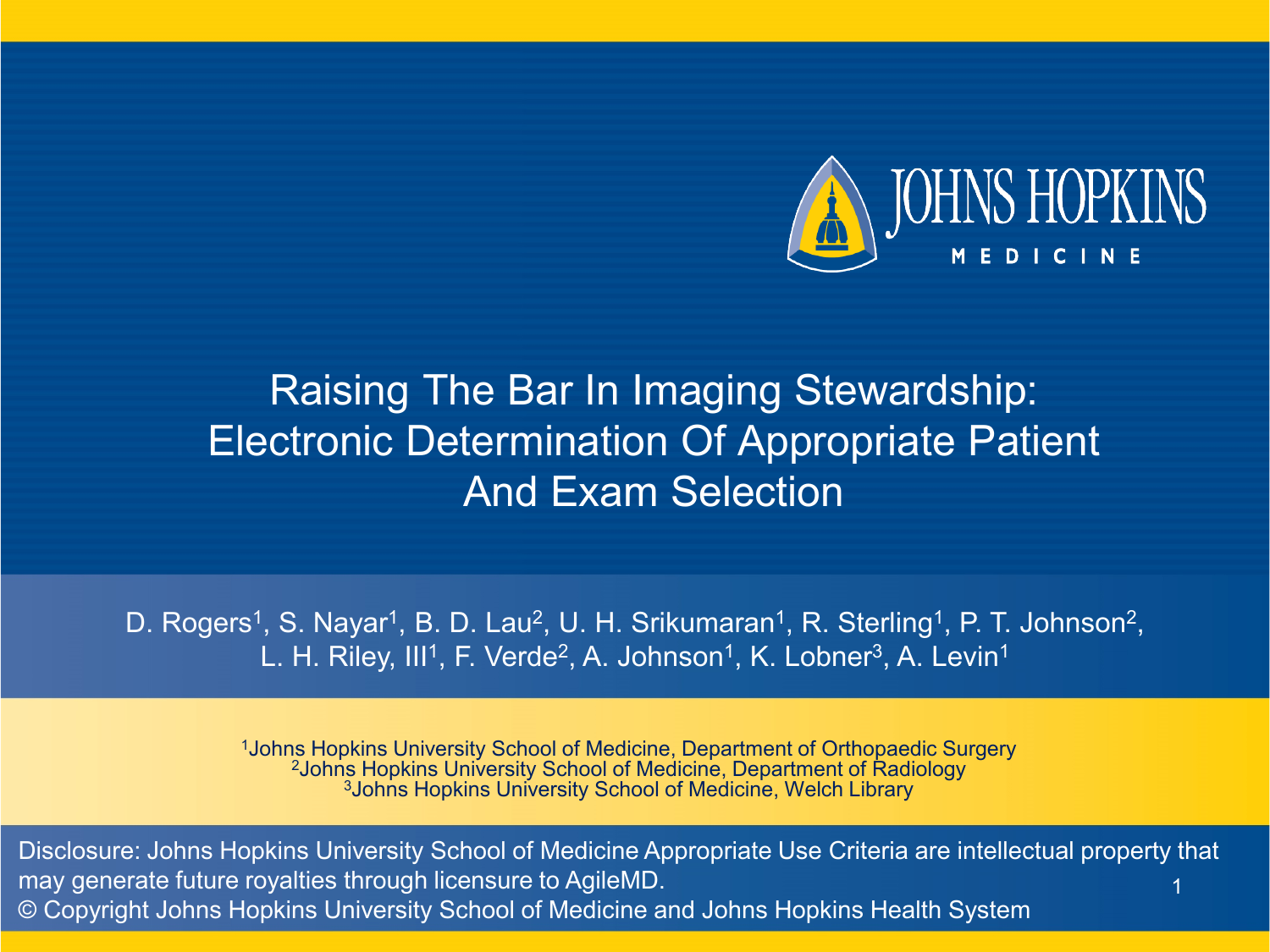# **PAMA: Appropriate Use Criteria Advanced Imaging Mandate**

- The Protecting Access to Medicare Act (PAMA) requires emergency medicine and ambulatory providers to **consult appropriate use criteria (AUCs)** delivered by a **CMSapproved clinical decision support mechanism (CDSM)** in the electronic medical record (EMR) when ordering **advanced imaging (CT, MRI, Nuclear Medicine)** in **8 Priority Clinical Areas (PCA)**. AUCs can only be created by **CMS approved Qualified Led Provider Entities (QPLEs).**
- CMS-approved CDSMs obviate advanced imaging prior authorization for Medicare patients; however, **many commercial payers use traditional prior authorization processes,** which include eligibility and benefits, site of service, appropriate exam selection, and confirmation of medical necessity.
- Ordering providers are burdened by prior authorization, so our aim is to facilitate best practice and work toward reducing the prior authorization burden by leveraging the CDSM to guide **both patient selection and ordering of the appropriate advanced imaging test. 2008**

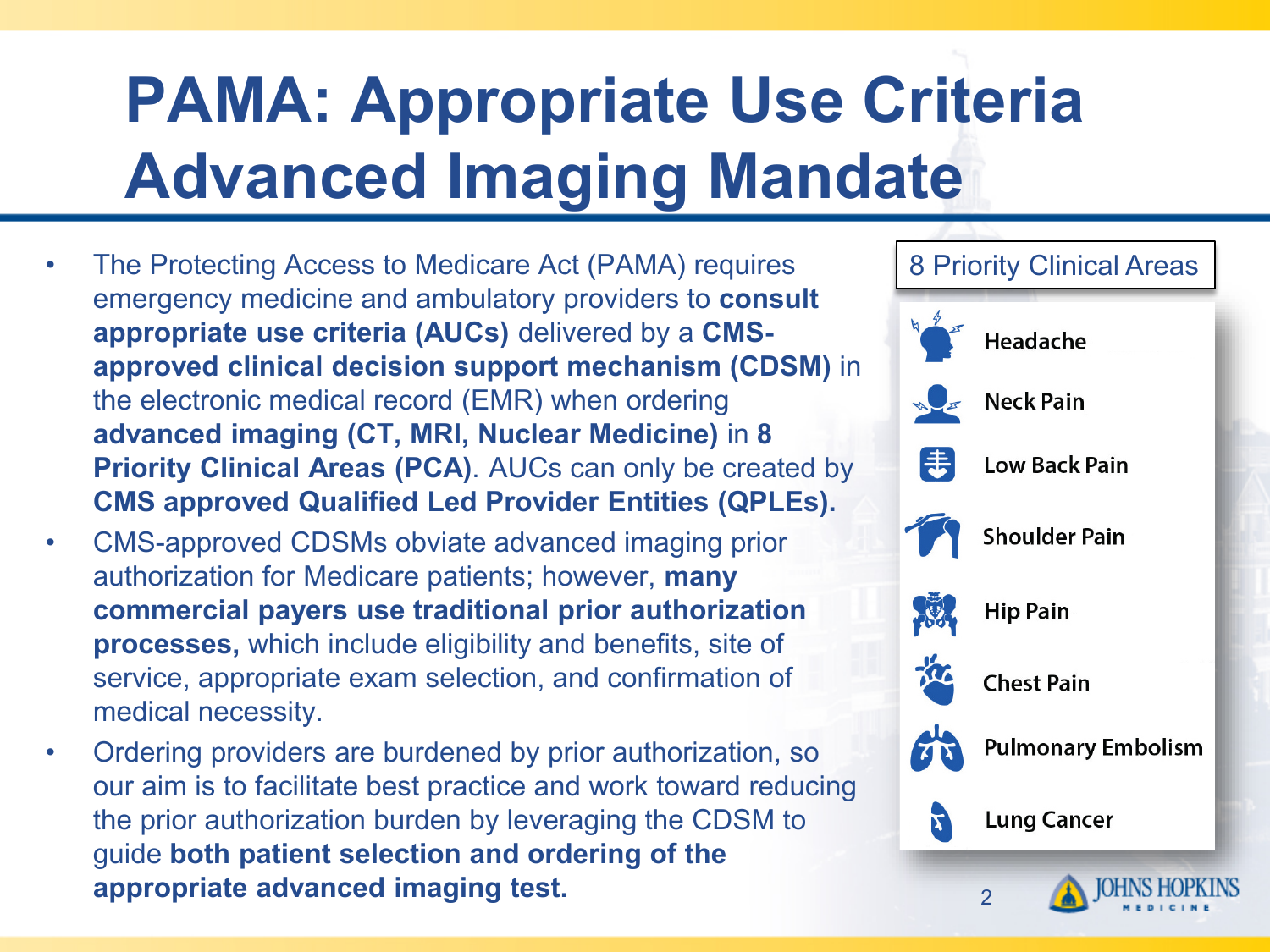# **Objective & Methods**

### **Objective**

- Research imaging appropriateness and medical necessity criteria for MRI in patients with shoulder and hip pain
- Use cases: common indications in the ambulatory setting:
	- suspected rotator cuff or SLAP injury in patients with shoulder pain
	- suspected labral tear, femoral acetabular impingement (FAI) or ischiofemoral impingement in patients with hip pain

### **Method:**

- Collaboration of orthopedic surgery specialists, radiologists and informationist in large academic center
- Multiple literature reviews from 1990 to present
- Results screened in duplicate followed by full text review
- Level of evidence graded according to Oxford Centre for EBM





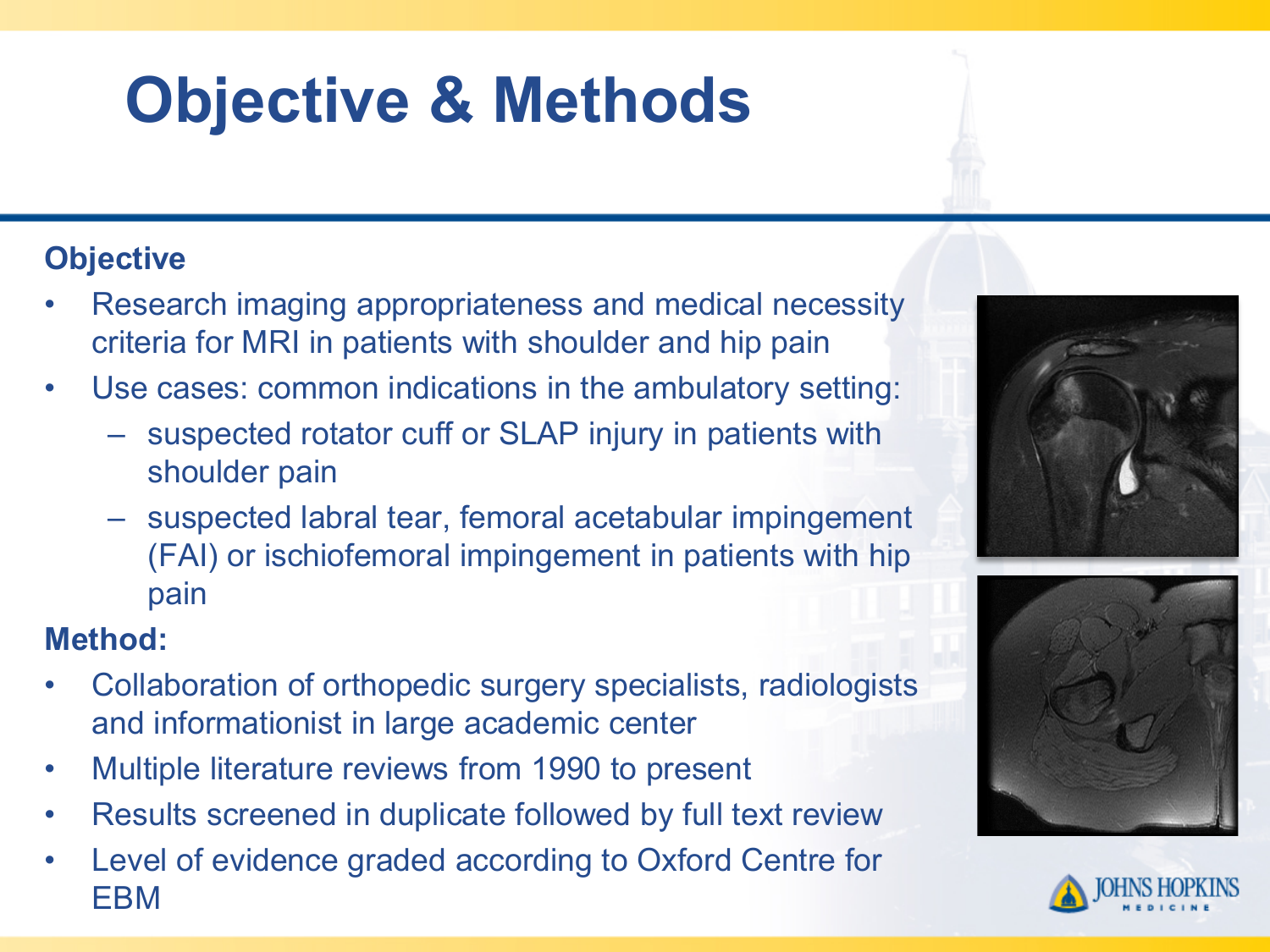### **Literature Search: Hip Pain MRI**



| <b>Study Type</b>                 | N            | <b>Evidence Level</b> |
|-----------------------------------|--------------|-----------------------|
| Meta-analysis                     |              |                       |
| <b>Systematic Review</b>          | $\mathcal P$ | 2                     |
| <b>Cohort Study</b>               | 4            | $\mathcal{P}$         |
| <b>Retrospective Case-Control</b> | 2            | 3                     |
| <b>Case Series</b>                | 5            |                       |
| <b>Economic Analysis</b>          |              |                       |
|                                   |              |                       |

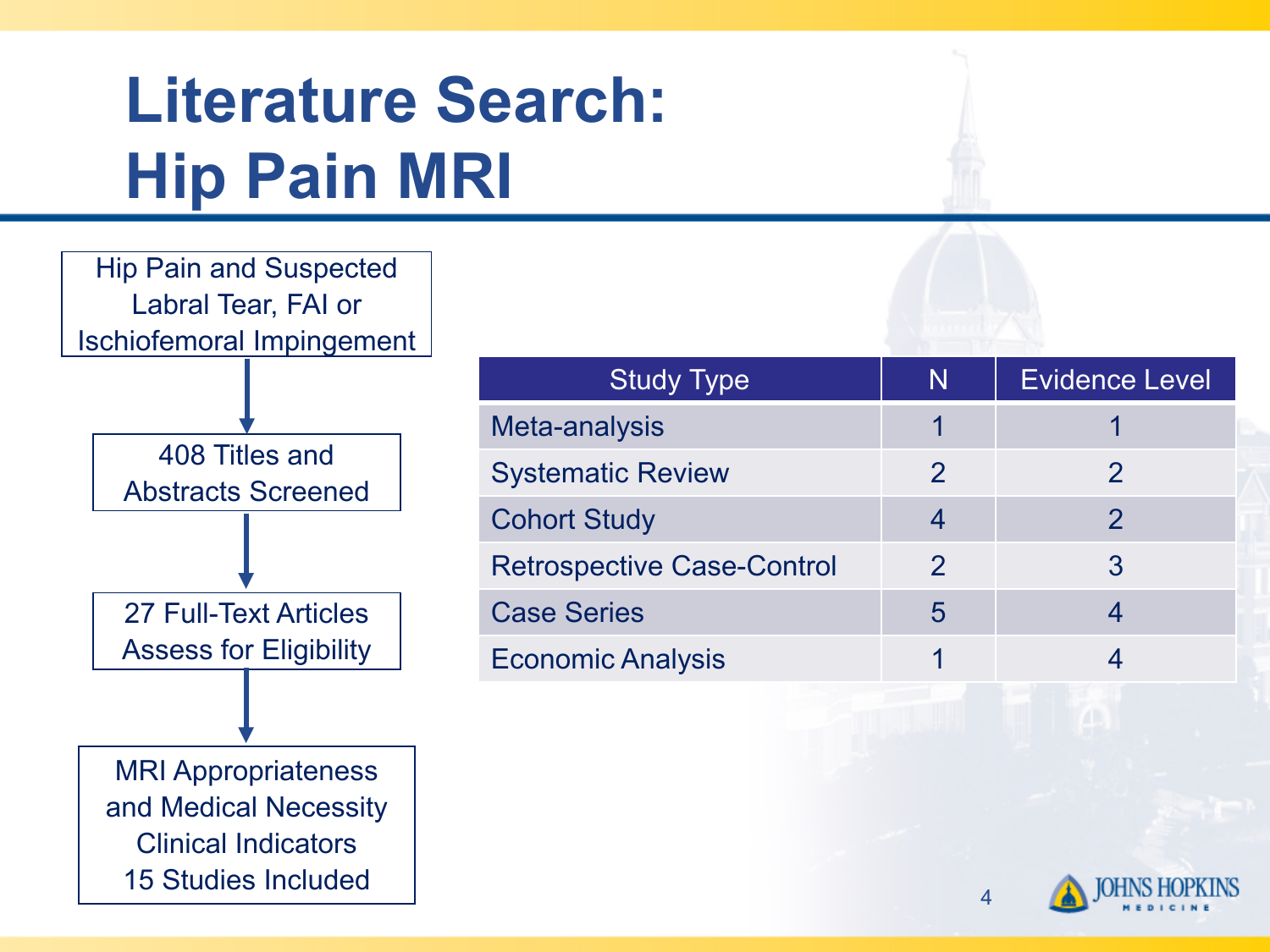### **Literature Search: Shoulder Pain MRI**

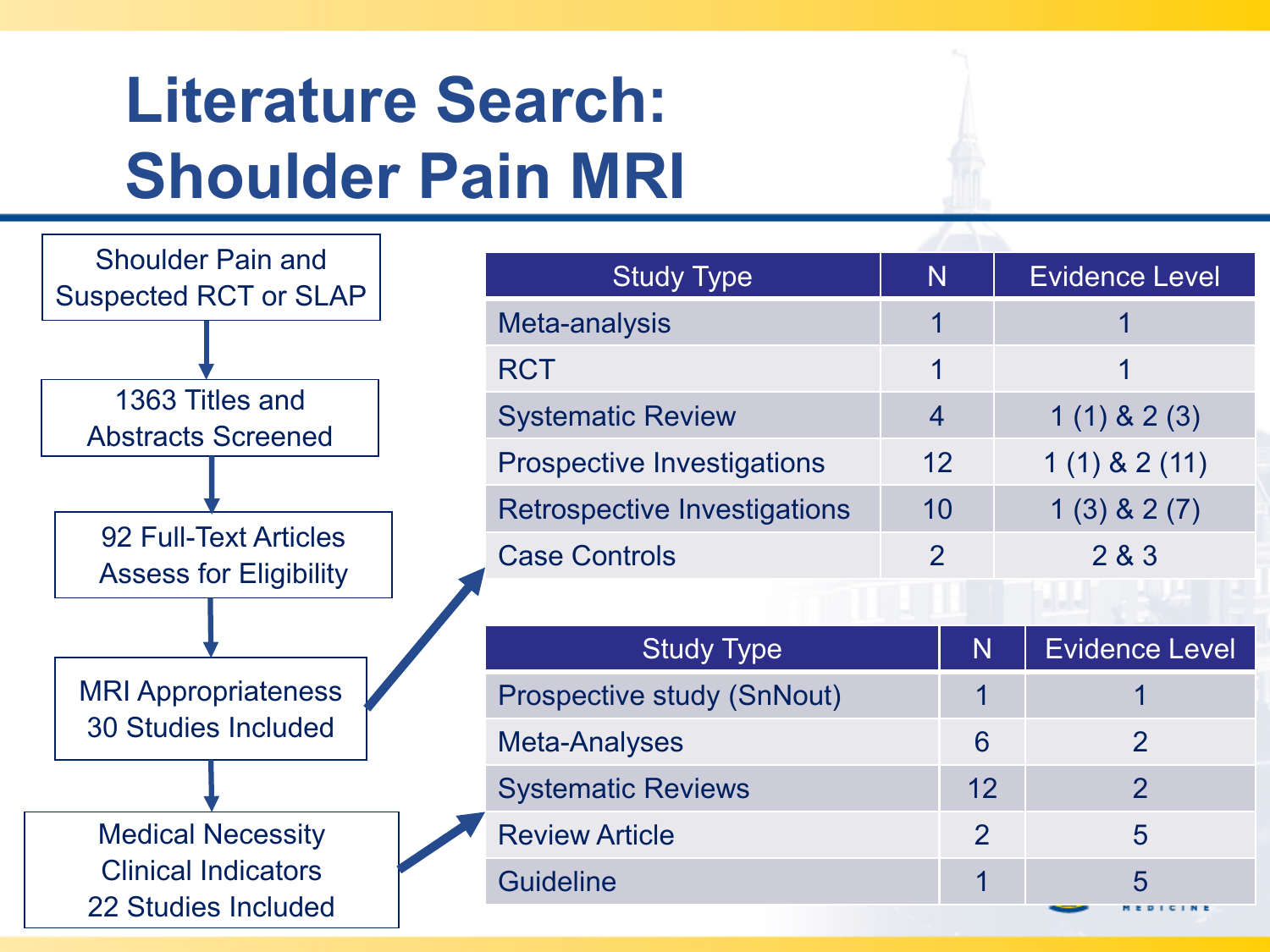# **Hip Pain & Suspected Labral Tear, FAI or Ischiofemoral Impingement**

**Diagnostic Test Appropriate Use Rules** 1. Hip radiographs should be undertaken prior to MRI (ideally with modified Dunn) 2. MRI is highly effective for diagnosing ischiofemoral impingement 3. MRA is highly effective for diagnosing labral pathology and cartilage lesion 4. Imaging with a 3T MR is better than 1.5T MR for evaluating labral and chondral pathology 5. Consider diagnostic injection in suspected FAI, especially for low sensitivity, low prevalence situations 6. Diagnostic arthroscopy may still have a role in the absence of MRI diagnosis for hip pathology

**MRI Medical Necessity Rules** In addition to groin or buttock pain, patients must be <50 years of age and have **2 of the following indicators:**

#### *Radiographic indicators*

- 1. absence of joint space narrowing
- 2. Cam or Pincer
- 3. crossover sign or ischial spine sign
- 4. OS acetabulae

#### *Clinical indicators*

- 1. pain at the end of hip range of motion
- 2. reproducible groin pain on hip
- flexion/adduction/internal rotation
- 3. "positive" response to intra-articular injection

6

4. prior hip arthroscopy or open hip procedure

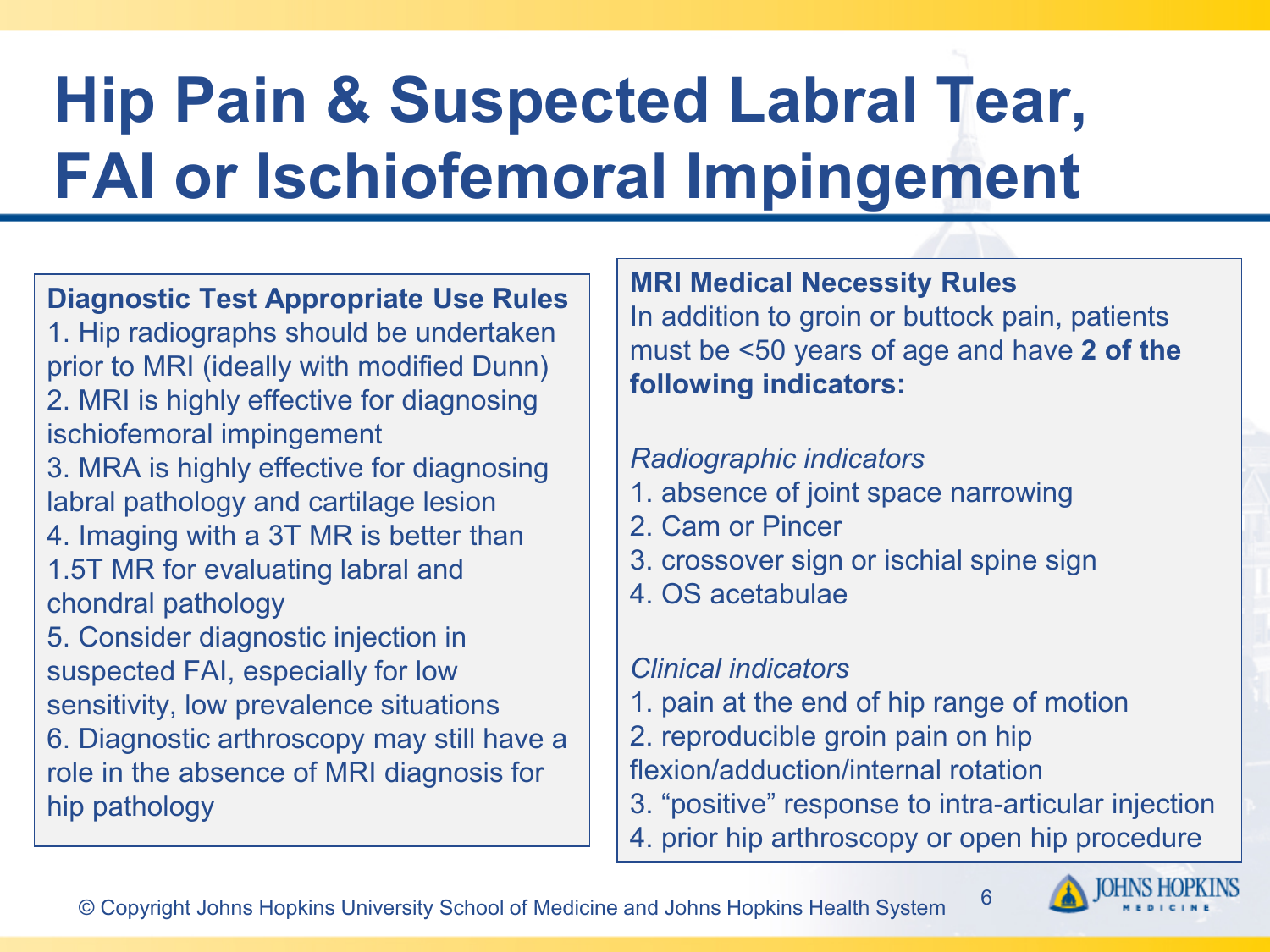# **Shoulder Pain & Suspected Rotator Cuff Tear or SLAP Lesion**

**Diagnostic Test Appropriate Use Rules** 1. Radiographs should be performed as the initial imaging test in shoulder pain, as a range of conditions can be identified and subsequently treated (e.g. calcific tendinosis). 2. For suspected rotator cuff tears, US and MRI are equivalent; while US is less expensive, it is highly operator dependent. 3. MRI is superior for looking at intra-articular pathology, such as labral tears. 4. MRI and MRA are similar in efficacy, but a few studies suggested higher sensitivity and specificity in identifying intra-articular pathology with MRA, such as labral tear.

**MRI Medical Necessity Rules** In addition to pain, patients must have **2 of the following clinical indicators:**

- 1. traumatic event by history or overuse syndrome (eg pitcher)
- 2. history of limited function or described weakness
- 3. physical exam finding of shoulder tenderness
- 4. painful or limited motion
- 5. weakness on muscle testing
- 6. clicking or popping perceived by patient or on physical exam during rotation or shoulder elevation
- 7. pain with manual shoulder elevation



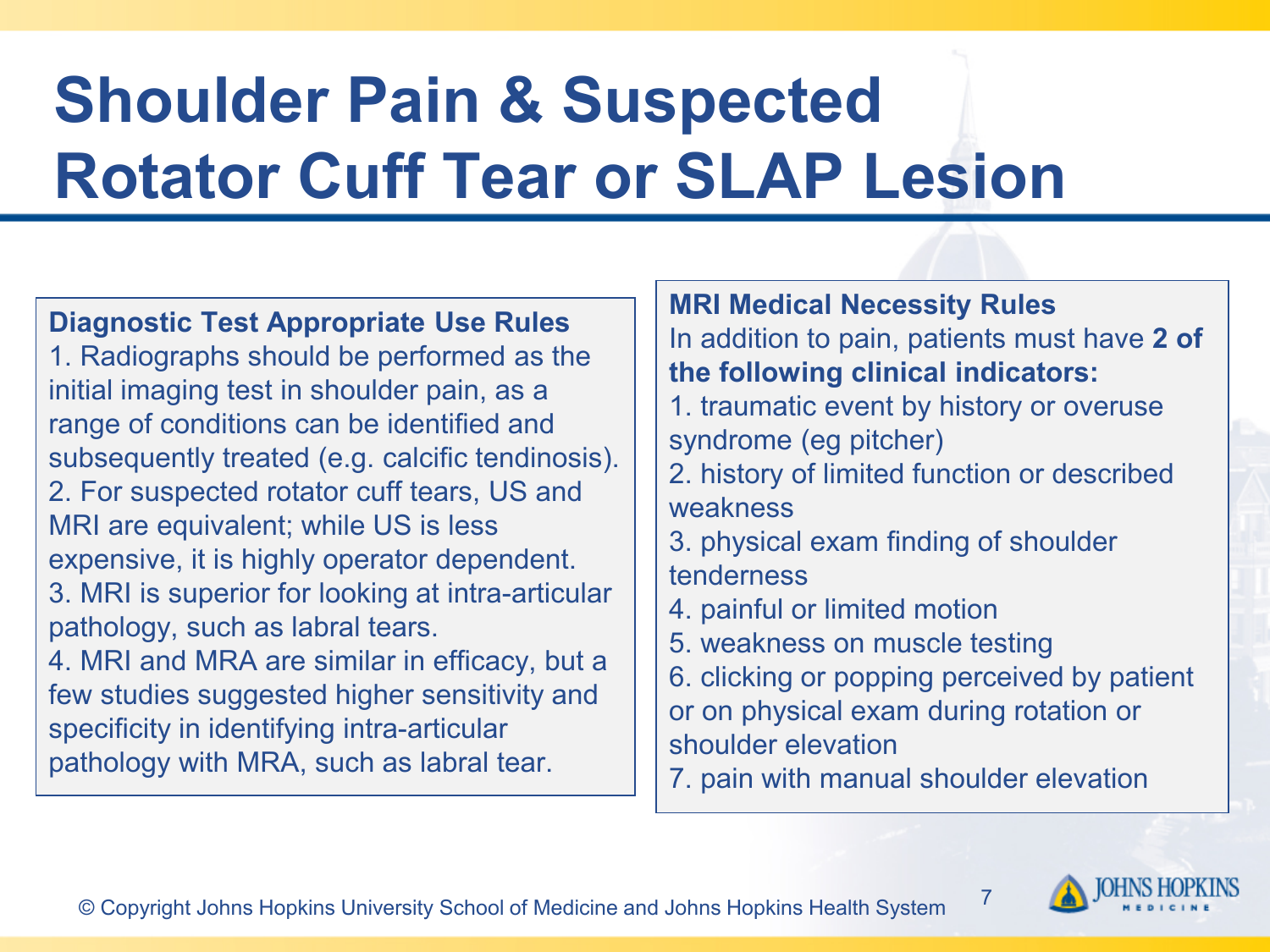# **Hip Pain Rule Integration Into Evidence Base Guideline in EMR**



<sup>8</sup> © Copyright Johns Hopkins University School of Medicine and Johns Hopkins Health System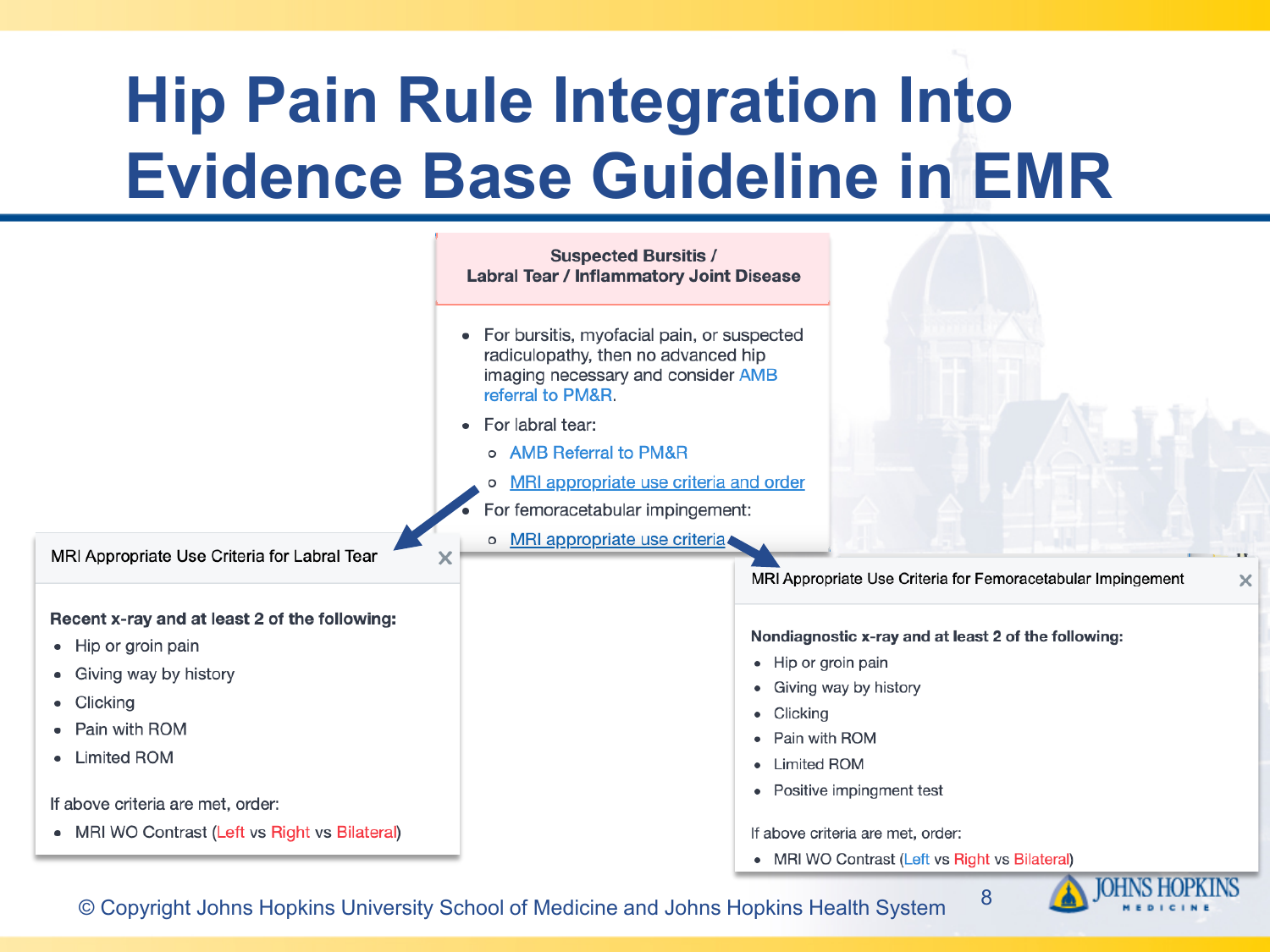### **Conclusion**

- Appropriate use of imaging resources is critical to improving patient outcomes & reducing total cost of care.
- Ensuring radiology value goes beyond the determination of best test and should include an assessment of clinical signs and symptoms that support a reasonable likelihood of the presence of the pathology in question.
- Clinical decision supports tools can be enhanced to guide advanced imaging exams and patient selection, but this requires collaboration with specialists in other fields as clinical assessment is their area of expertise.